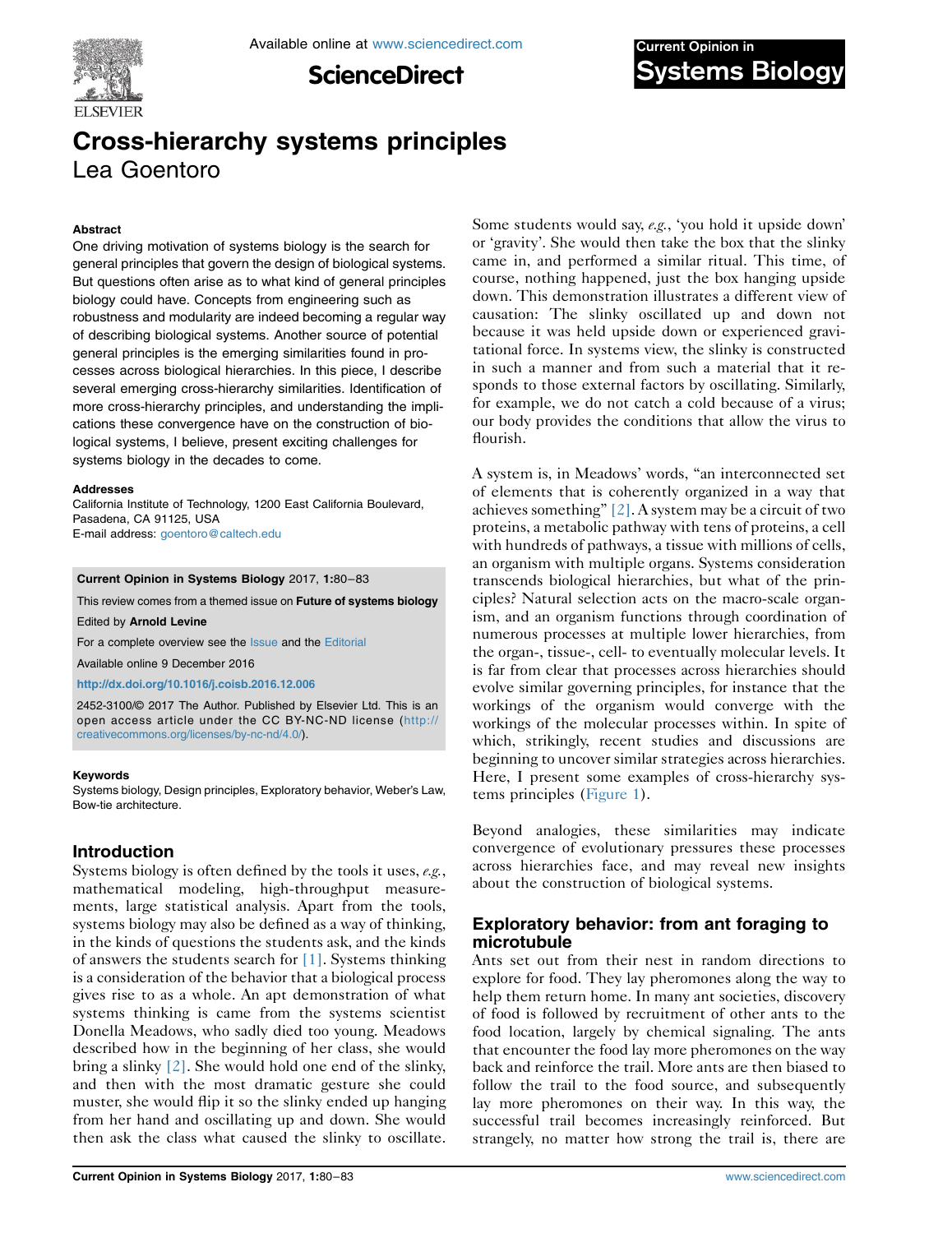<span id="page-1-0"></span>always some ants that get lost. These ants may end up finding another source of food nearby, and perhaps even better ones. Without the lost ants, the search process ends with the first food source found. The built-in error ensures that the forage process remains flexible, and the ants to keep exploring for possible better food sources [\[3,4\]](#page-3-0).

Within organisms, the cell regulates its shape using a conceptually analogous strategy. Microtubules are a component of the cell's cytoskeleton. In a typical cell, hundreds of microtubule polymers radiate out from an organizing center to the cell membrane. And yet these structural pillars, far from static, are highly dynamic: microtubule polymers continually grow and disintegrate, with a half life of  $\sim$  5 min [\[5,6\].](#page-3-0) At any given time, some microtubules shrink, and new ones grow in random di $rection$  – maintaining, overall, a constant distribution of number and spatial arrangement. Notably, keeping the dynamic assembly and disassembly requires energy. This process, named microtubule dynamic instability, allows the microtubule array to readily repolarize in response to signal. When a signal arrives on one side of the cell, stabilizing agents are activated at that local site. Microtubules that reach those stabilizing agents by chance are stabilized. The dynamic instability allows the microtubule array to remain flexible, and the cells to modulate shape rapidly [\[4\]](#page-3-0).

The principle of exploratory behavior was proposed by Kirschner and Gerhart [\[4\].](#page-3-0) In ant foraging and microtubule regulation, they propose that exploratory behavior mediates versatile uses: the built-in instability allows microtubule to function in diverse cell types, the built-in error allows ants to forage for food in different environments. Beyond the two examples highlighted here, exploratory behavior may also describe other processes, such as bacterial chemotaxis [\[7\]](#page-3-0), patterning of neuronal connections [\[4\]](#page-3-0), and noise in gene transcription, which increasingly proves to have functional roles in cellular activities [\[8\]](#page-3-0) (Figure 1).

## It is all relative: from sensory systems to cell signaling

A distinguishing feature of our sensory systems is their broad dynamic range. For instance, we distinguish over twelve orders of magnitude of sounds, one million colors, and one trillion unique odors. Thought to contribute to this impressive dynamic range is the ability of our sensory systems to adjust detection to background stimulus. This is in essence captured by Weber's Law [\[9\],](#page-3-0)

#### $\Delta S/S_{\text{background}} = \text{constant}$

from one of the earliest studies to measure sensory discrimination. Weber's Law is approximately true for many sensory modalities, including weight perception, vision, hearing, as well as in our cognitive perception of time and

number. Weber's Law underscores that we do not perceive stimuli in their absolute terms, but in relative terms.

Sensing signal in a relative manner may not only apply to the sensory systems at whole organismal level, but also to the way individual cells signal. In multicellular animals, signaling between cells is important to coordinate

#### Figure 1

**Exploratory behavior** 



Relative perception





Examples of cross-hierarchy systems principles. (A–B) Exploratory behavior describes the strategy of ant foraging and how cells modulate their shapes. In B, staining of microtubule in human cell U-2 OS. Scale bar is 10  $\mu$ m. (C-D) Relative perception describes how we sense our world, as well as individual cells within us sense their surrounding. In D, mouse C2C12 cells expressing fluorescently tagged Smad protein. (E) Bow-tie architecture describes various molecular, cellular and technological networks. Credits. A, photograph by Dylan O'Donnell. B, Human Protein Atlas ([www.proteinatlas.org/learn/dictionary/cell/cytoskeleton+\(microtubules\)+2\)](http://www.proteinatlas.org/learn/dictionary/cell/cytoskeleton+(microtubules)+2). C, Photograph by Yaruta at Getty Images. D, Cells generated and imaged by Christopher Frick. E, Sketch by Reza Aliabadi [\(www.rzlbd.com/](http://www.rzlbd.com/)). Courtesy of atelier rzlbd. A sketch of a bow-tie installation in Toronto Harbourfront Centre, Winter 2012 Architecture Exhibition, Canada.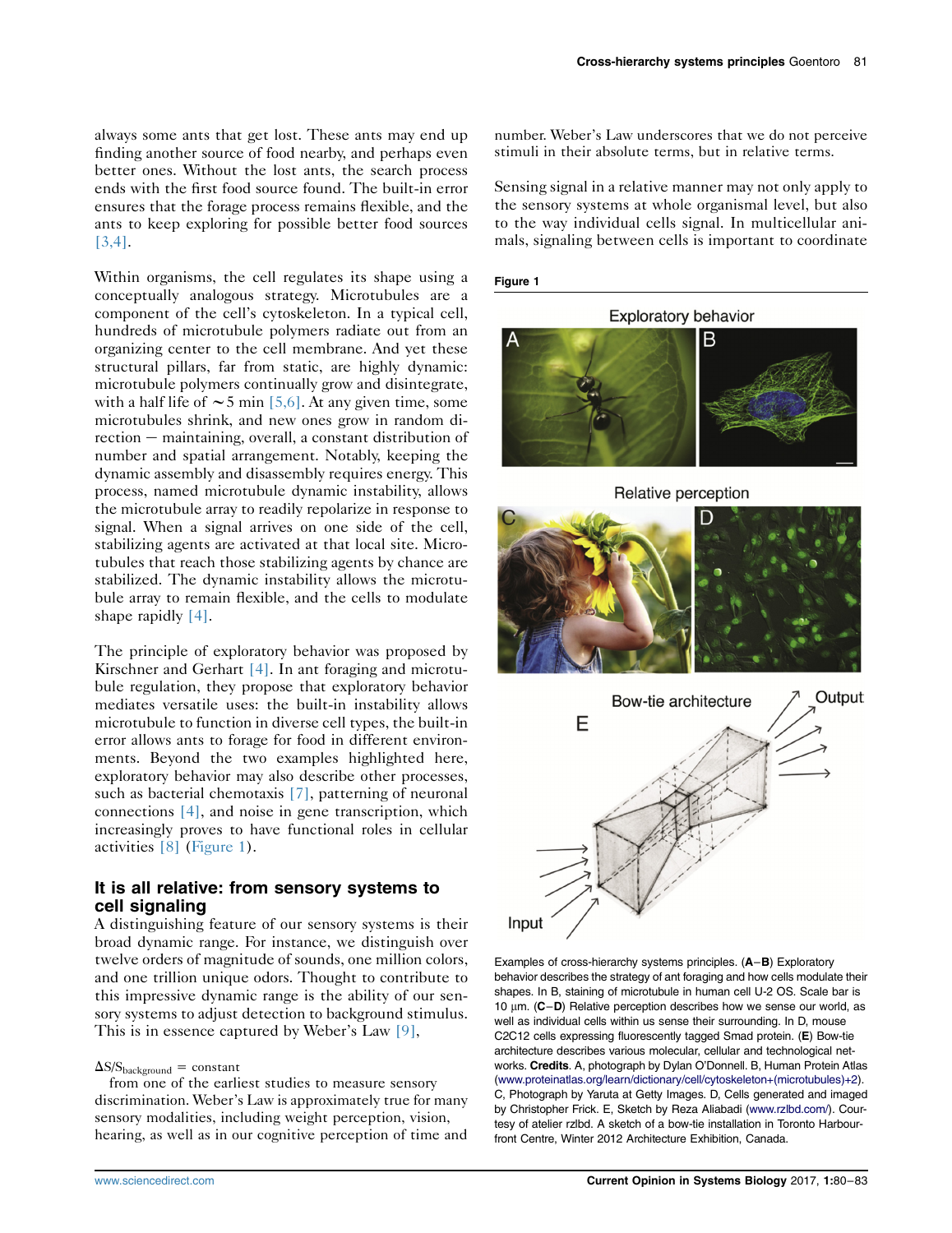growth, development, and homeostasis. Cells signal to one another using a set of highly conserved signaling pathways. In a typical signaling pathway, an external ligand (e.g., growth factor) binds to a surface receptor and activates a cascade of reactions inside the cells, which leads to activation of a transcription factor and subsequently transcription of specific genes. Studies have now shown in multiple contexts that gene transcription, rather than responding to the absolute level of the transcription factor, responds to the fold change in the magnitude relative to the background level  $[10 [10-$ [13\]](#page-3-0). It was proposed that fold-change detection allows the cells to respond to signals accurately despite fluctuations over time, and allows the signaling pathways to be used across tissues where biochemical parameters might vary [\[12,14\].](#page-3-0)

Therefore, from whole organisms to single cells within, sensing relative rather than absolute signal may allow the system to function across different environments. Weber's Law may be an ancient strategy: it has been proposed, by Adler and colleagues, in chemotaxis in bacteria [\[15\]](#page-3-0) and, by Delbruck and colleagues, in phototaxis in fungi [\[16\]](#page-3-0). Moreover, it has been proposed that allosteric proteins can act as logarithmic sensors  $[17-19]$  $[17-19]$ , suggesting that broader cellular processes such as metabolism, oxygen transport, and protein degradation may sense substrate concentration on relative terms [\[17\].](#page-3-0)

## Bow-tie architecture: from immune system to metabolism

A bow-tie architecture is one where many inputs fan in to a few intermediates that then fan out to many outputs. Bow-tie architecture describes many molecular processes  $[20-22]$  $[20-22]$  $[20-22]$ . For instance, in metabolic networks, a vast array of nutrients are broken down to a dozen of universal precursors that are then used to build all biomass (e.g., nucleic acids, proteins, carbohydrates). In signaling, hundreds of signals are transmitted through a dozen of signaling pathways that lead to regulation of thousands of genes. In transcription, numerous genes are processed through a few universal polymerase modules and translational apparatus to produce numerous proteins.

At the cell and tissue level, bow-tie architecture also describes aspects of the immune system, e.g., signals from various pathogens that are transmitted to the naïve CD4+ T-cells to stimulate differentiation and release of various cytokines that direct immune response [\[23\].](#page-3-0) In the human visual system, neural images from over a hundred million of retinal photoreceptors are transmitted to the brain by only about a million axons of the ganglion cells, from which rich conscious visual experience is eventually derived  $[24]$ . Finally, in the primate cerebral cortex, interactions among cortical areas, which mediate sensory, motor, and cognitive functions, have been proposed to exhibit bow-tie architecture [\[25\].](#page-3-0)

Performing a mathematical stimulation study, Friedlander and colleagues [\[26\]](#page-3-0) found that a bow-tie architecture evolves spontaneously when information in the evolutionary goal can be compressed, or mathematically when the rank of the input-output matrix is deficient. It is interesting that many manmade systems have also evolved bow-tie architecture, e.g., the standard 60 Hz AC in power grid, the universal TCP/IP in the internet, and the use of common currency in modern economies. It was proposed that bow-tie architecture facilitates robustness of the knot process by facilitating tight regulation and control over perturbations on many time- and spatial scales  $[20-22]$  $[20-22]$ . The bow-tie architecture can also facilitate adaptation to widely fluctuating environment while still maintaining manageable genome and proteome size [\[21\]](#page-3-0).

# Beyond analogy

Beyond examples discussed here, few more potential cross-hierarchy similarities have been proposed, e.g., weak linkage [\[27\],](#page-3-0) near decomposability [\[28\]](#page-3-0), Pareto's optimality [\[29\]](#page-3-0). Identifying cross-hierarchy similarity is useful because it allows us to transfer conceptual tools and hypotheses from one field of study to another. The consideration of cross-hierarchy similarity is also useful in identifying a potential organizing principle in one process from a known prominent feature of an analogous process. Finally, the consideration of cross-hierarchy similarity is useful in unifying seemingly different biological processes, toward identifying general design principles in biological systems.

Further, the presence of similar principles governing processes across hierarchical level raises an interesting question: Might processes across hierarchies experience similar selectional pressures? In one argument, perhaps it is all frozen historical inheritance. The molecular processes were already present in our unicellular ancestor, where selection would have shaped them more directly. As multicellularity evolved, similar strategies evolved at the organismal level. On the opposite argument, perhaps organismal and molecular level processes continue evolving together. The convergence of solutions across hierarchy would then suggest that selection at the organismal-level can be felt at processes multiple hierarchies below. This raises question of how the parts are connected together to form the whole. On one hand, if there is extensive compensation between the parts, then changes in parts might be "invisible" on the whole. On the other hand, if changes in parts are faithfully transmitted to the whole, then selection on the whole can be felt down the hierarchical ladder  $-$  but such a design would not presumably be very robust. An important fact to remember here is that the hierarchical nature of biological systems is itself an evolved property [\[28,30\].](#page-3-0) The questions that cross-hierarchy similarity raises then essentially boil down to the evolved structure of interactions between parts and the nature of